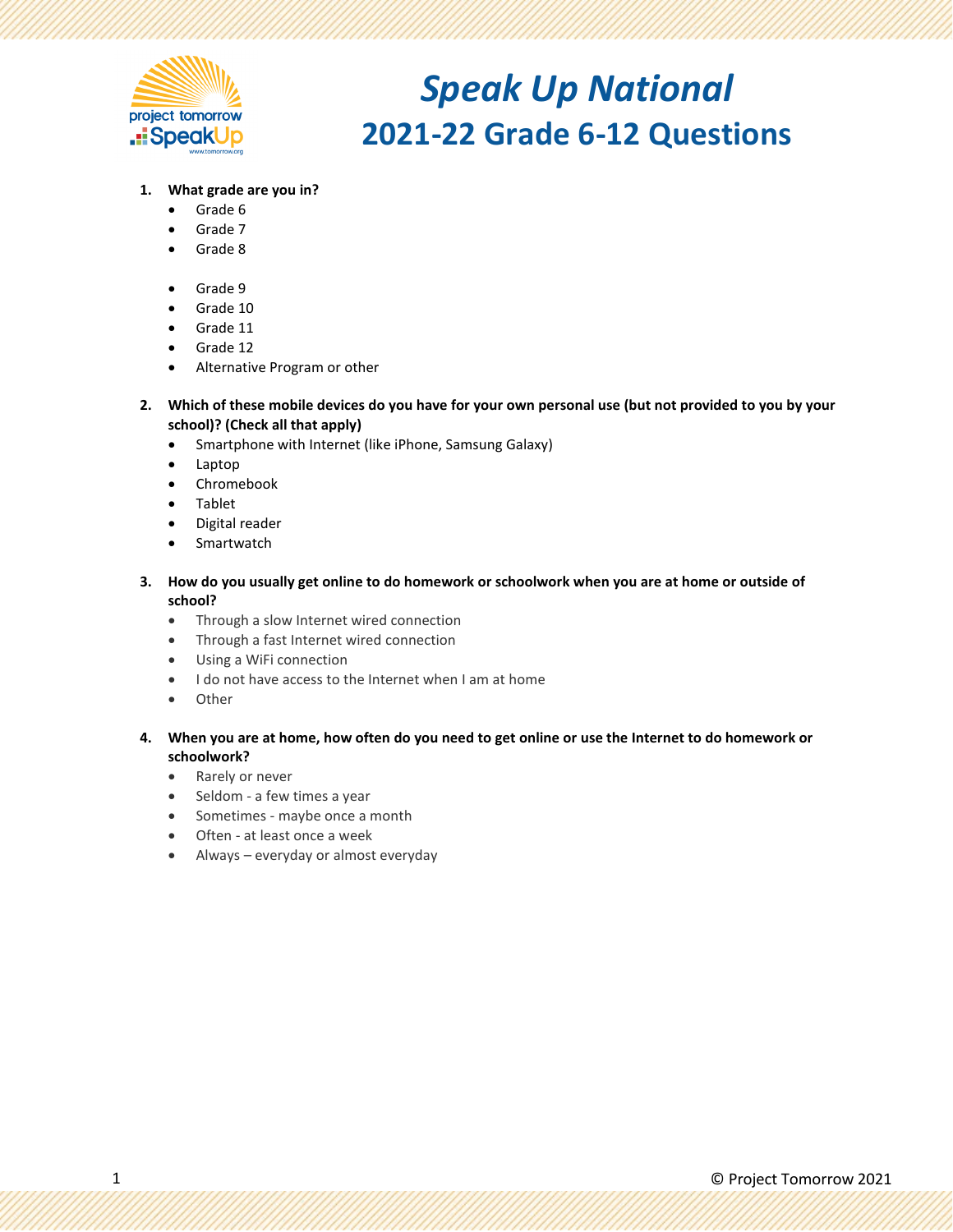

#### **5. Which of these devices do you use most often to support your learning? Scale:**

- When I am in school
- When I am at home
- Does not apply

#### **Options:**

- Personal smartphone
- Personal tablet
- Personal laptop
- Personal Chromebook
- School provided tablet
- School provided laptop
- School provided Chromebook

### **6. Which of these schoolwork activities are you regularly doing this school year?**

- Create online documents to share with my classmates and teachers
- Email my teachers with questions
- Internet research for an assignment
- Play digital, video or online games for learning
- Read books or articles using a mobile device
- Research online primary source documents
- Take online tests or quizzes
- Use online textbooks or curriculum
- Watch a video made by my teacher
- Watch educational videos from YouTube or other sites

### **7. What obstacles do you face at your school when using technology for learning? (Check all that apply)**

- Internet is too slow or inconsistent
- My school blocks websites I need for schoolwork
- Not allowed to text with classmates
- Not allowed to text with my teachers
- Not allowed to use my mobile devices at school
- Not allowed to use social media tools at school
- Teachers limit our technology use
- Too many rules against using technology
- I rarely use technology at school for learning
- **Other**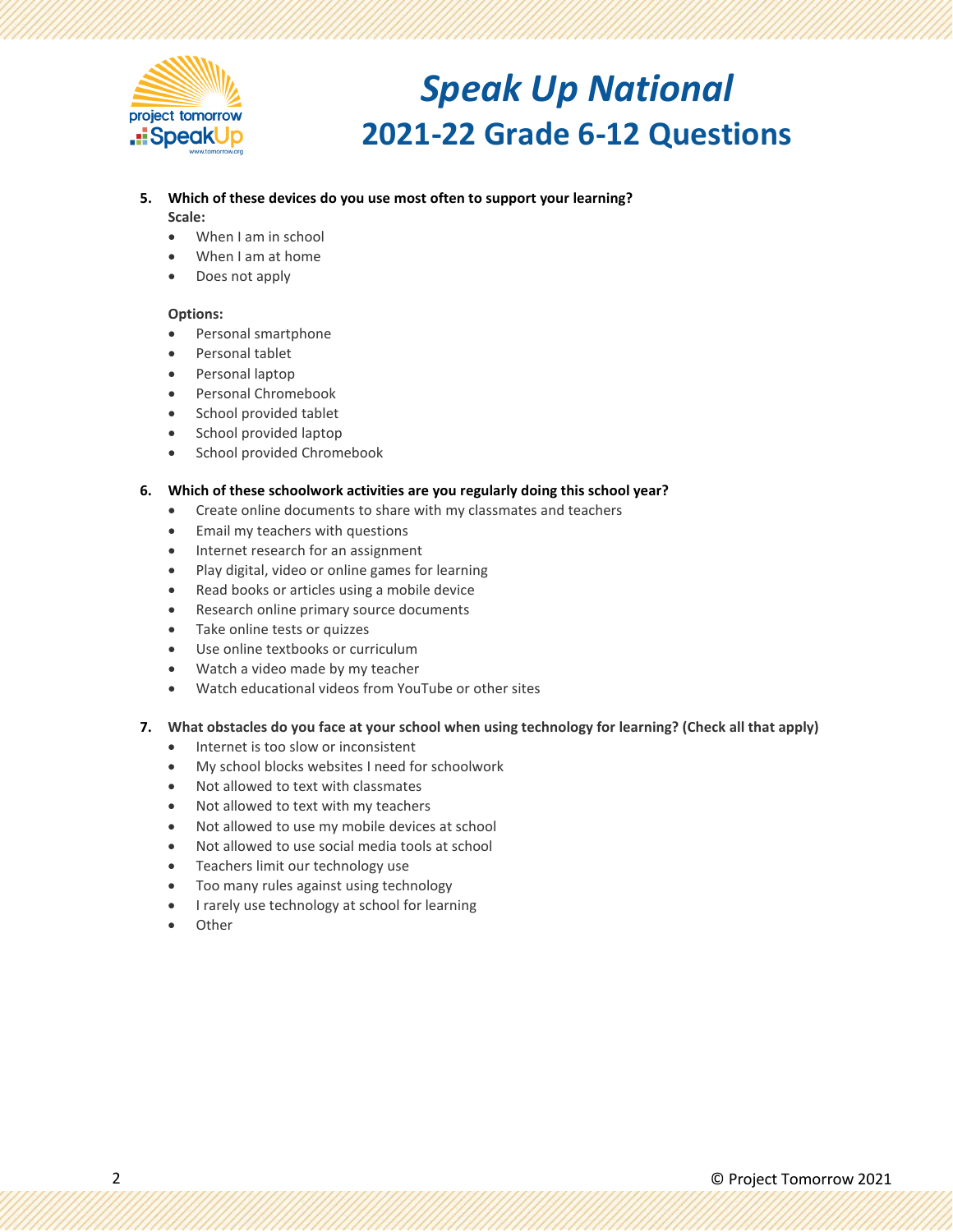

- **8. What do you think are the benefits of using technology as part of your learning experiences? As a result of using technology, I am … (Check the benefits that are true for you)**
	- Applying what I have learned to practical problems
	- Collaborating with other students more
	- Communicating with my teacher more often
	- Developing creativity skills
	- Developing critical thinking and problem-solving skills
	- Enjoy learning more
	- Getting better grades and test scores
	- In control of my learning
	- Learning at my own pace
	- Learning in a way that fits my learning style
	- More engaged and interested in what I am learning in class
	- Taking greater responsibility for my own learning
	- Understanding what I am learning better
	- Using time at home for extended learning
	- **Other**

### **9. Which of these statements are true for you? (Check all that apply)**

- Doing well in school is important to me
- I am confident that I can be successful in school this year
- I am interested in what I am learning at school
- I believe that my school cares about me as a person
- I feel emotionally safe at school
- I feel physically safe at school
- I worry about the mental and emotional health of my friends or classmates
- School sometimes makes me feel stressed or anxious
- Students at my school are kind to each other
- Teachers are important to my learning
- The classroom environment at my school allows me to do my best work
- There is at least one adult at school that I trust
- There is at least one student at school that I trust
- When I am in class, I am engaged in the learning process most of the time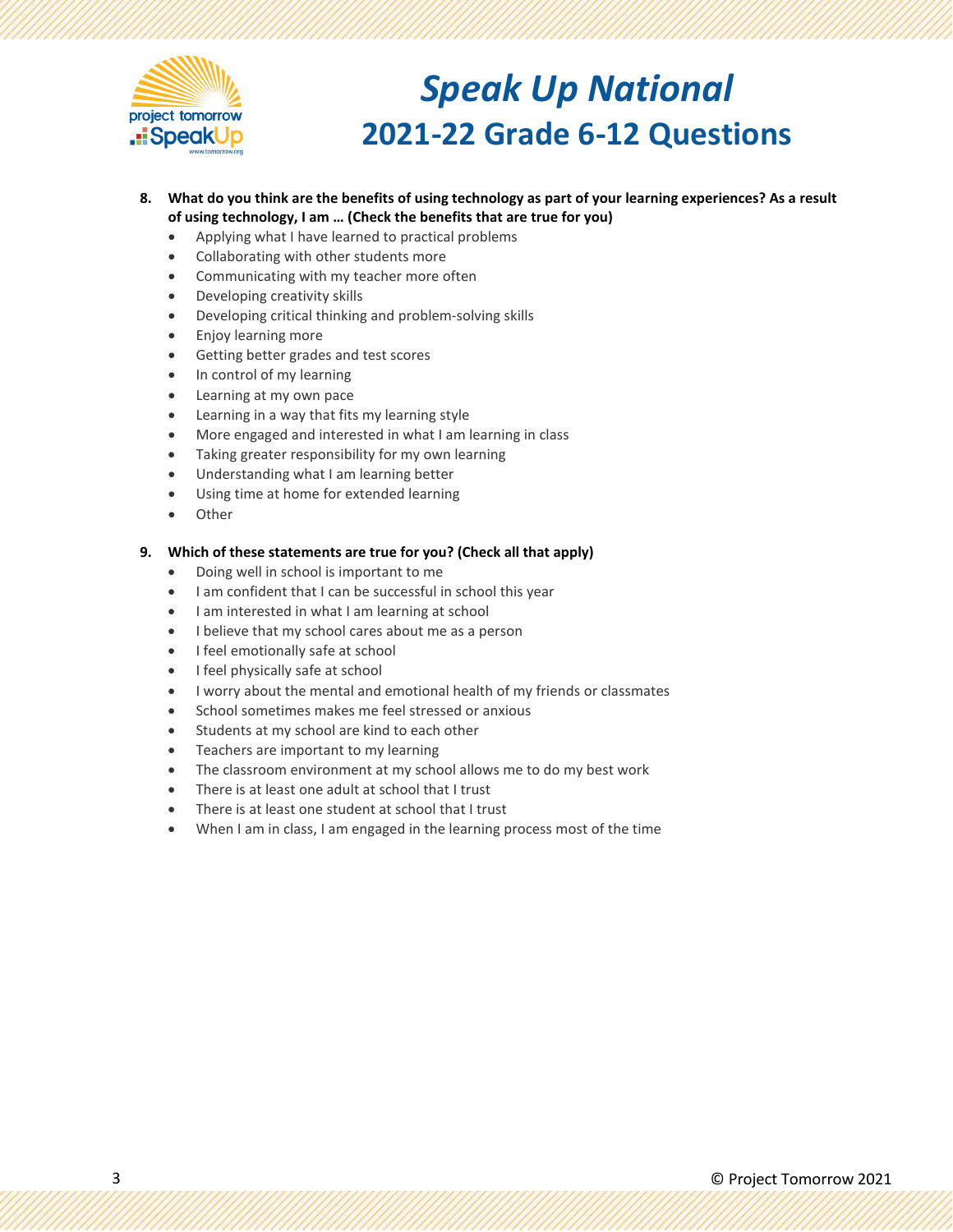

- **10. Which of these life skills do you think are most important for you to acquire to be successful in the future? (Check all that apply)**
	- Ability to learn new skills on your own
	- Ability to speak more than one language
	- Ability to work with different kinds of people
	- Appreciation of the arts
	- Awareness of global issues
	- Business skills how to start or run a business
	- Creativity skills
	- Critical thinking and problem-solving skills
	- Effective communication (verbal and written)
	- Emotional intelligence how to understand people
	- Financial literacy understanding personal finances
	- How to be a good citizen in a democracy
	- Leadership skills
	- Teamwork and collaboration skills
	- Technology and digital citizenship skills
	- Time management and organization
	- **Other**
- **11. Which of these are true for you about your preferences for learning or communications? (Check all that apply)**
	- Having two-way communications with my teacher(s) is important for my learning success
	- I learn best when I can do projects that engage me in solving a real-world problem
	- I learn more when I watch a video or movie than when I read a book or article
	- I like learning when I can be in control of when and how I learn
	- I prefer to read a book or article using a computer or mobile device
	- I prefer to read a hard copy, printed book or article
	- I think I learn best in a physical classroom setting with my teacher and classmates
	- I think I learn best in a virtual classroom setting with my teacher and classmates
	- I think teachers should use more social media tools to communicate with students
	- I wish my classes were more interesting
	- I wish my school provided ways for me to learn more about future jobs
	- I wish my teachers would allow us to make more choices about how we want to learn
	- I worry that I may not be learning the right skills in school to be successful in the future

### **12. Agree or disagree: Administrators and teachers at our school are sincerely interested in listening to and acting upon ideas from students about how to improve school and our education.**

- Strongly disagree
- Somewhat disagree
- Somewhat agree
- Strongly agree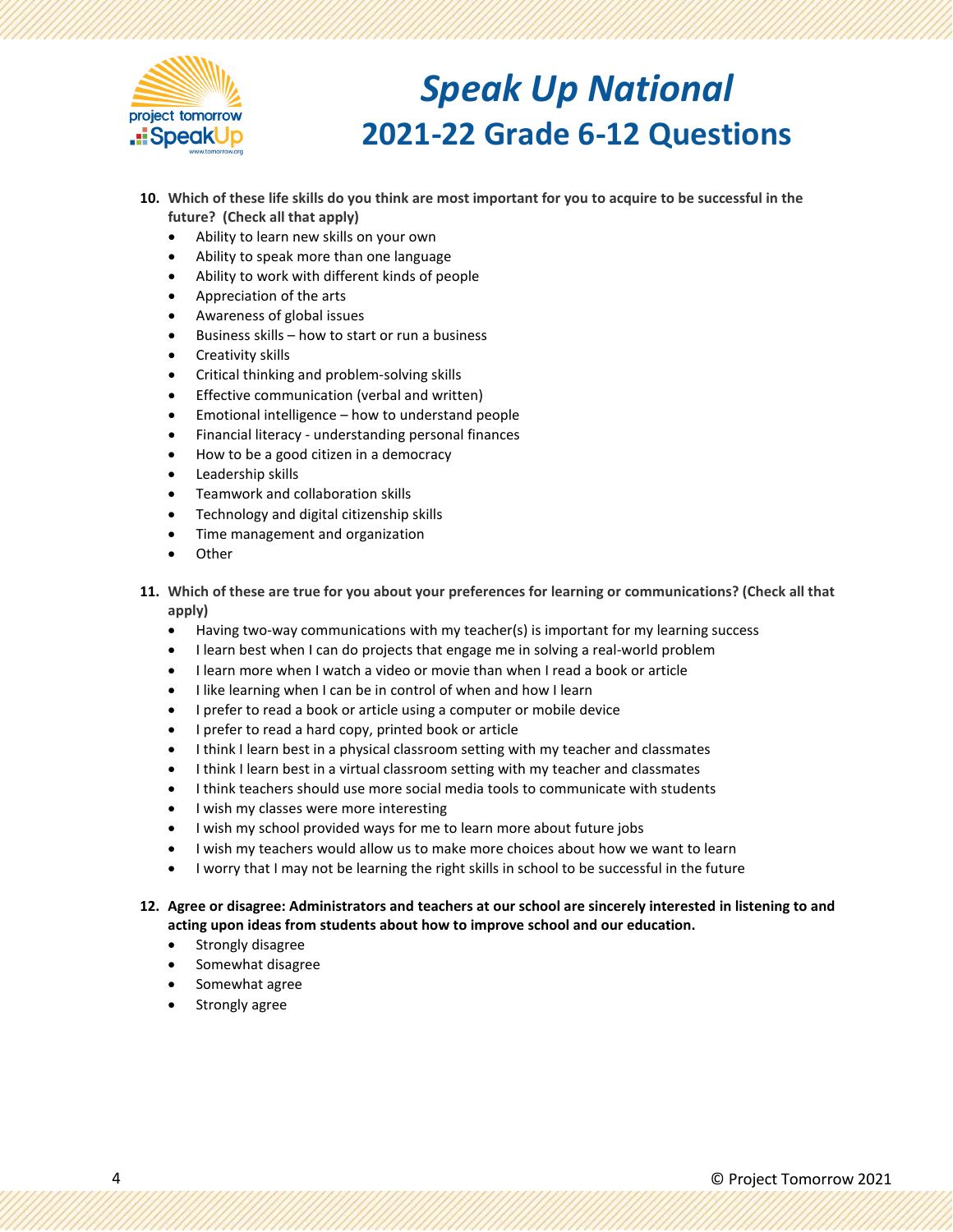

- **13. Imagine you are in charge of building a new school. Which of these learning tools or approaches would you include in that new school? Select the ones that you think will help students be the most successful with their learning.**
	- Chromebook, laptop or tablet for every student
	- Coding or computer programming resources
	- Collaboration tools to use in projects
	- Digital, video or online games
	- Fully online classes
	- Online animations, simulations or virtual labs
	- Online databases for research projects
	- Online textbooks or curriculum
	- Online tutors
	- Online videos and movies
	- Project-based learning experiences that address real world issues
	- Teachers assigned as mentors for every student
	- Tools to facilitate student- teacher communications
	- Tools to help students create media projects (e.g. video, audio)
	- Virtual reality experiences and hardware (headsets and devices)
	- Virtual voice assistants such as Siri, Alexa or Google
	- **Other**
- **14. Are you doing any of these things as part of your schoolwork activities? Check the ones that are true for you this year.**
	- Create media content (videos, slideshows)
	- Do a virtual lab experiment
	- Participate in an online class
	- Post to a social media site as part of classwork
	- Text classmates for help with schoolwork
	- Text my teachers with questions
	- Use a virtual voice assistant (Alexa, Siri, Google) to answer questions
	- Use augmented or virtual reality in class
	- Use coding tools as part of a class assignment
	- Use online collaboration tools for a class project
	- Work with an online tutor to help with schoolwork

#### **15. Which of these statements are true about your use of online and digital tools?**

- I have good digital citizenship skills.
- I have stronger personal relationships because of my use of social media
- I know how to be safe when I am online
- I know how to detect bias or opinions in the information that I read online
- I know how to evaluate the accuracy of information I find online
- I am a better student when I can use online and digital tools to support my learning.
- I use technology more outside of school than I do when I am at school
- Knowing how to use technology effectively is an important skill that will help me in the future
- Sometimes I cannot do schoolwork because I don't have access to the Internet outside of school
- The skills I am learning on my own outside of school are important for my future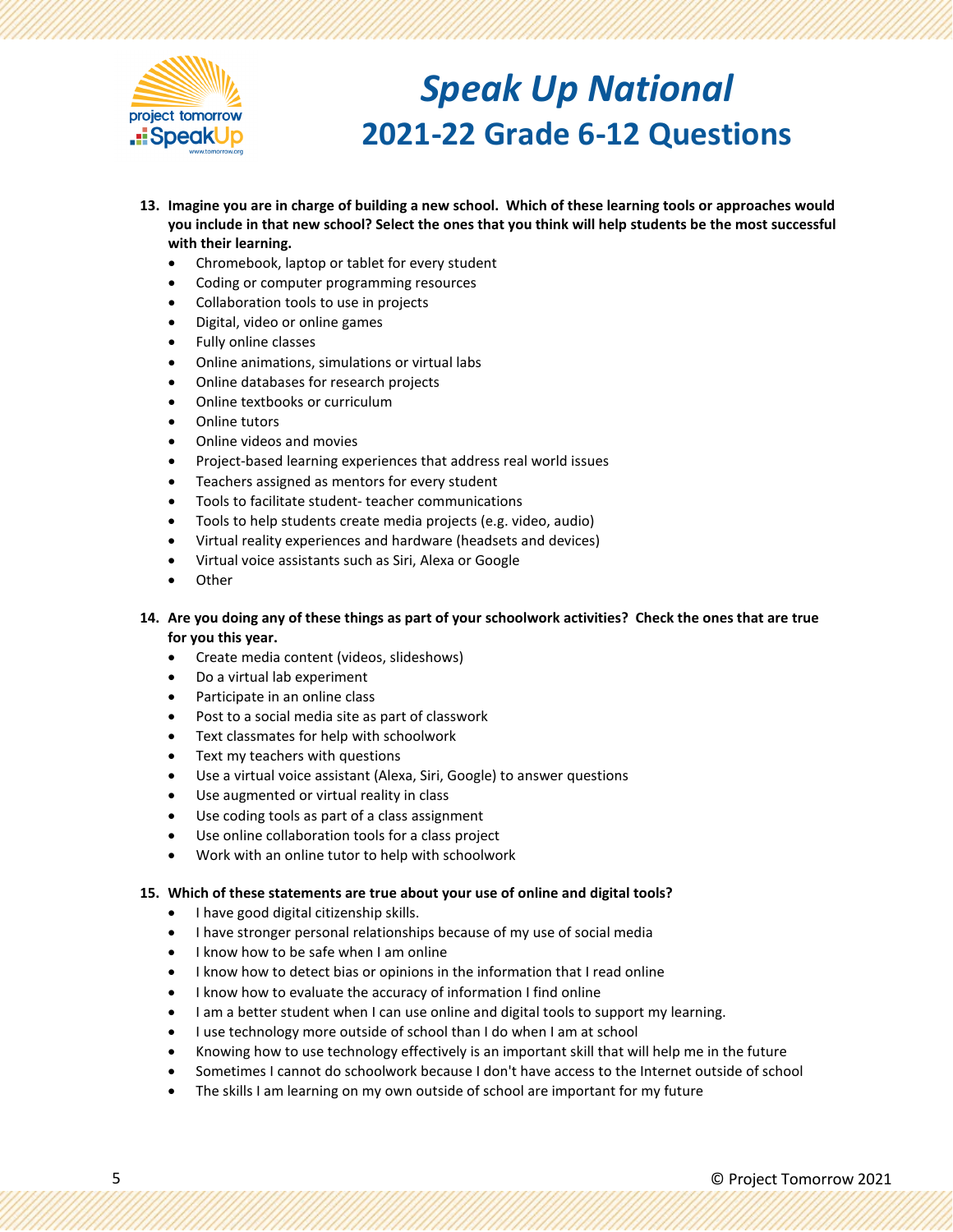

- **16. How often do you engage in the following activities because you want to develop new skills or learn about something that interests you (but not just because it was an assignment or homework)? Scale:**
	- Rarely or never
	- Seldom a few times a year
	- Sometimes maybe once a month
	- Often at least once a week
	- Always everyday or almost everyday

### **Options:**

- Create, edit and post videos on YouTube
- Find experts online to answer my questions
- Play an online game or augmented/virtual simulation activity
- Post a question on a discussion board or forum
- Read an online news story or report
- Research a website to learn more about a topic
- Take a self-paced tutorial or online class
- Use a virtual assistant (Alexa, Siri, Google Home) to answer questions for me
- Use online writing tools to improve my writing
- Use social media to identify people who share my interests
- Use social media to learn what others are doing or thinking about a topic that interests me
- Watch a TED Talk or similar short videos about people's ideas
- Watch a video to learn how to do something
- Watch other people play online games
- **17. There is a lot of debate right now about the pros and cons of young people's use of social media on their social, emotional and mental health. What do you think? Do you have any examples that show the positive or negative impact of social media on you or your friends and classmates? We are interested in your feedback on this important issue. (Open ended)**
- **18. We have all learned over the past few years that traditional "school" may not work for all students. How do you think educators can improve schools so that all students have a better learning experience? What do you wish your school would do right now to improve education for you and your classmates? Please be as specific as possible. You are our experts! (Open ended)**
- **19. Are you a ….?**
	- Girl
	- Boy
	- Non-binary
	- Decline to state